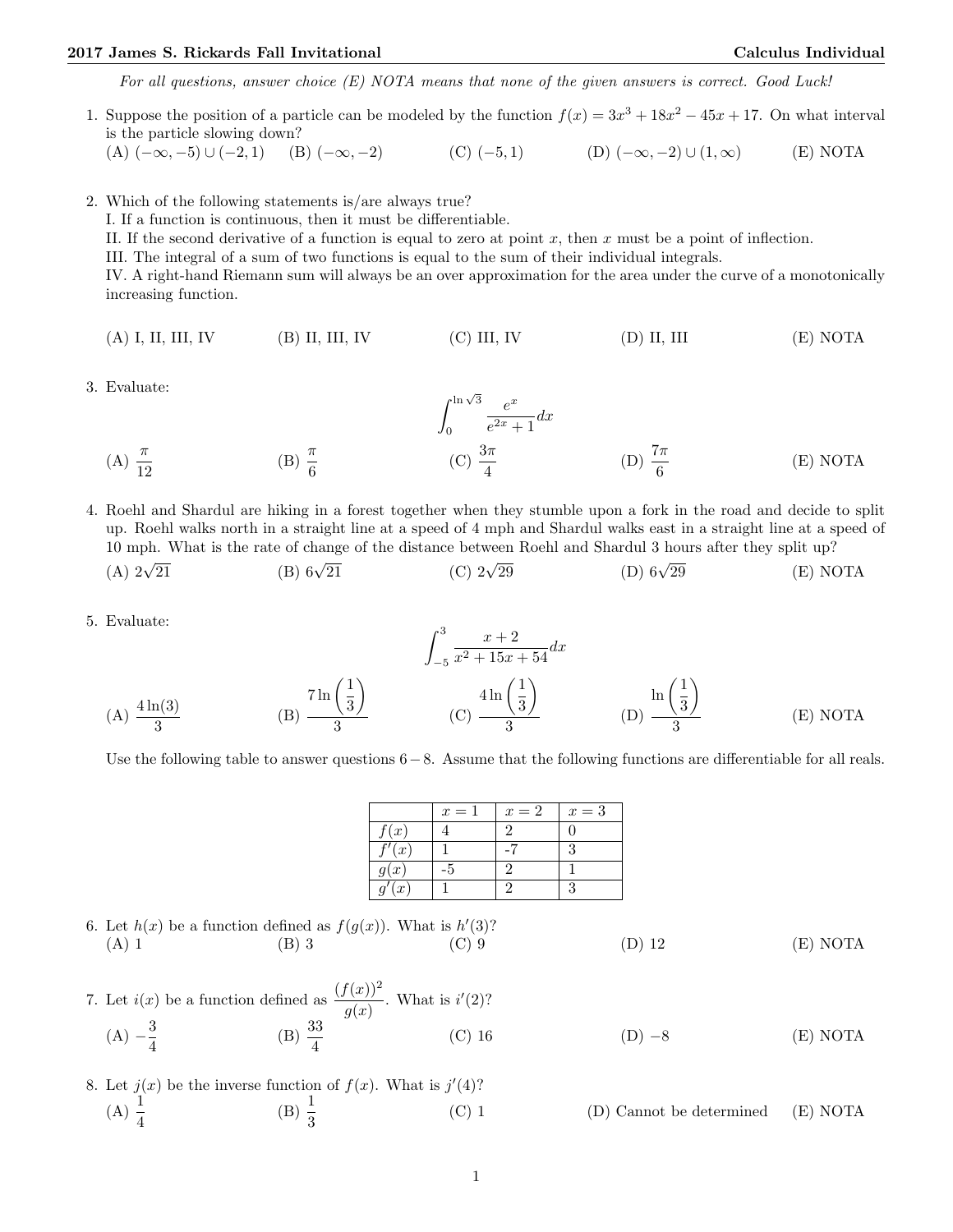9. Evaluate:

(A) 
$$
\frac{e^4 - 5}{16e^4}
$$
 \t(B)  $\frac{-e^4 - 5}{16e^4}$  \t(C)  $\frac{e^4 + 5}{16e^4}$  \t(D)  $\frac{-e^4 + 5}{16e^4}$  \t(E) NOTA

10. Consider the function:

$$
f(x) = \int_{x}^{x^2} \frac{e^t}{t^2} dt
$$

What is 
$$
f'(3)
$$
?  
\n(A)  $\frac{2e^9 - 3e^3}{27}$  (B)  $\frac{e^9 - 9e^3}{81}$  (C)  $\frac{e^9 - e^3}{9}$  (D)  $\frac{2e^9 - 9e^3}{81}$  (E) NOTA

11. Carson Hon´ez is a lean mean integrating machine. For his snack, Carson creates a donut by rotating the equation  $y = -(x-3)(x-4)$ , on  $3 \le x \le 4$  about the x-axis, and then about the y-axis. What is the volume of his donut?

(A) 
$$
\frac{5\pi}{3}
$$
 \t\t (B)  $\frac{7\pi}{3}$  \t\t (C)  $\frac{14\pi}{3}$  \t\t (D)  $\frac{10\pi}{3}$  \t\t (E) NOTA

12. Ms. Pickett wants to build a boat to hold her Cheese-Itz. The boat will be shaped like a rectangular prism with a square base. Since Ms. Pickett only has 100 square feet of paint, she decides to maximize the volume of the boat while still being able to paint all 6 sides of the prism. Assuming the wood has negligible thickness and that all Cheese-Itz are inside of the rectangular prism, what is the maximum volume of Cheese-Itz that the boat can hold

in cubic feet?  
\n(A) 
$$
\frac{1000\sqrt{2}}{27}
$$
 (B)  $\frac{640\sqrt{6}}{9}$  (C)  $\frac{95\sqrt{2}}{3}$  (D)  $\frac{250\sqrt{6}}{9}$  (E) NOTA

13. Find  $\frac{d^2y}{dx^2}$  $\frac{d^2y}{dx^2}$  at  $t = 1$  given the parametric equations  $x(t) = 3t^2 + 2$  and  $y(t) = e^t$ . (A)  $\frac{3}{5}$  $(B) -\frac{3}{5}$ 5 (C)  $\frac{e}{48}$ (D)  $\frac{e}{6}$ (E) NOTA

14. Consider the polar curve  $r = 4 \sin(\theta) + 2$ . What is the slope of the line tangent to the polar curve when  $\theta = \frac{\pi}{6}$  $\frac{1}{6}$ ?  $(A) \frac{3\sqrt{3}}{2}$ √ √ 2 (B)  $\sqrt{3}$  $\frac{\sqrt{3}}{3}$  (C)  $\frac{\sqrt{3}}{2}$ 3 (D)  $3\sqrt{3}$ 3 (E) NOTA

- 15. It's midnight and Jasmine is watching shows on Netflix. The rate that Jasmine watches a show is directly proportional to the number of shows she has watched. Suppose that at midnight Jasmine has watched 5 shows, and that at 2 A.M., she has watched 15 shows. Assuming that Jasmine watches shows all night, how many shows has Jasmine watched when its 6 A.M.?
	- (A) 45 (B) 105 (C) 135 (D) 225 (E) NOTA
- 16. Given that  $f(x) = x^{2017} + \cos(2x)$ , what is  $f^{2017} \left( \frac{\pi}{4} \right)$ 4  $\Big)$ ? (A) 2017!  $-2^{2017}$  (B)  $\frac{(2017!)\pi}{4} - 2^{2017}$  (C) 2017! (D) 2017! + 2<sup>2017</sup> (E) NOTA
- 17. Approximate  $\sqrt{50}$  using Eulers method with two steps of equal width and a starting point of  $\sqrt{49} = 7$ .
	- (A)  $\frac{197}{28} + \frac{25\sqrt{198}}{99} \frac{\sqrt{198}}{4}$ <br>
	(C)  $\frac{197}{7} + \frac{50\sqrt{198}}{99} \frac{\sqrt{198}}{8}$ <br>
	(D)  $\frac{187}{28} + \frac{25\sqrt{198}}{99} \frac{\sqrt{198}}{8}$ (E) NOTA
- 18. Find  $\frac{dy}{dx}$  at (1, 0) given  $5 + 2x^2y + 3x\sin(y) = 3y^3x + 5x$ . (A) 0 (B)  $-\frac{3}{5}$ 5 (C)  $\frac{2}{5}$  $(D) -\frac{17}{5}$ 5 (E) NOTA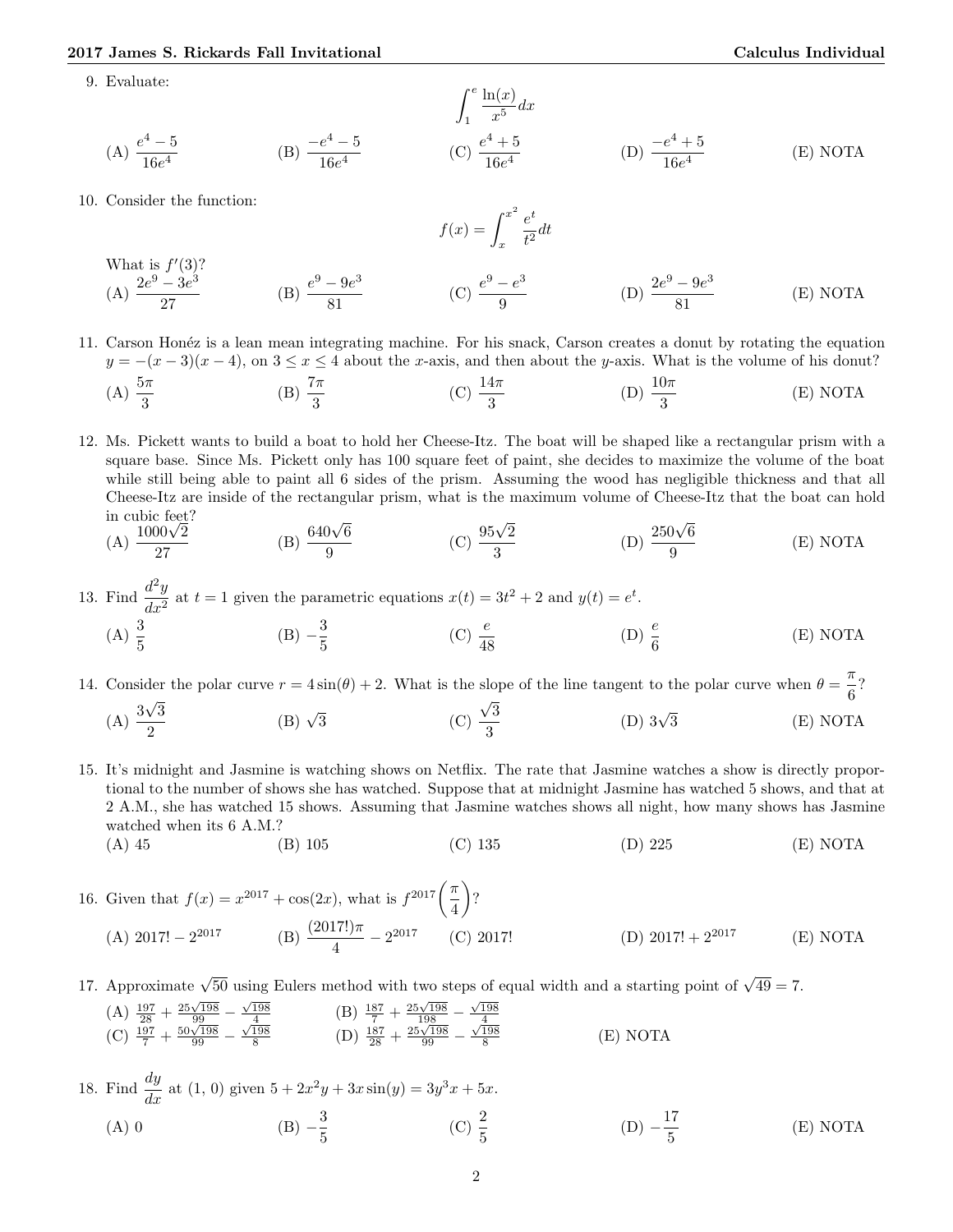## 2017 James S. Rickards Fall Invitational Calculus Individual

(A) 0 (B) 12 (C) −36 (D) −108 (E) NOTA

20. Give the interval of convergence for the following series:

(A) 
$$
[-25, 7]
$$
  
\n(B)  $[-25, 7]$   
\n(C)  $(-13, -5]$   
\n(D)  $(-13, -5)$   
\n(E) NOTA

21. What is the sum of the first three non-zero terms of the Maclaurin series expansion for  $arccos(x)$ ?

(A) 
$$
\frac{\pi}{2} + x - \frac{x^3}{2}
$$
 (B)  $\frac{\pi}{2} + x - \frac{x^3}{6}$  (C)  $\frac{\pi}{2} - x - \frac{x^3}{6}$  (D)  $\frac{\pi}{2} - x - \frac{x^3}{2}$  (E) NOTA

22. Which of the following series converge absolutely?

I. 
$$
\sum_{n=1}^{\infty} (-1)^n * 2017^{\frac{1}{n}}
$$
  
\nII.  $\sum_{n=2}^{\infty} \frac{(\ln(n))^2}{n}$   
\nIII.  $\sum_{n=1}^{\infty} \frac{n^{2017}}{e^n}$   
\nIV.  $\sum_{n=1}^{\infty} \frac{1}{\pi^n + e}$   
\n(A) I, II, III (B) II, III, IV (C) III, IV (D) I, III, IV (E) NOTA

23. What is the maximum volume of a right circular cone that can be inscribed in a sphere with a radius of 2? (A)  $\frac{128\pi}{27}$ (B)  $\frac{128\pi}{81}$ (C)  $\frac{256\pi}{27}$ (D)  $\frac{256\pi}{81}$ (E) NOTA

- 24. Evaluate:  $\int_0^2$ 1  $2x^2 + 3$  $\frac{2x+9}{x^4+2x^3+x}dx$  $(A) \frac{7}{12}$ (B)  $\ln(\frac{7}{12})$ (C)  $8 \ln 2 - \ln 17$  (D)  $5 \ln 2 - \ln 17$  (E) NOTA
- 25. Sohan and Qing are trying to decide who gets to ask Arden Cho™ to homecoming. They both randomly generate a number from (0, 1) and if Sohan's number is greater than the square of the inverse sine of Qing's number, then Sohan wins and gets to ask Arden  $Cho^{\mathbb{N}}$  to homecoming. What is the probability that Sohan wins the previous number game?

(A) 
$$
\sin^{-1}(\frac{\sqrt{2}}{5})
$$
 (B)  $\sin^{-1}(1) + \cos^{-1}(1)$  (C)  $\sin(1) + \cos(1)$  (D)  $1 - 2\sin(1) + 2\cos(1)$  (E) NOTA

26. Given the polynomial of minimum degree that can be determined by the points:

$$
F(-1) = -4
$$
  
\n
$$
F(0) = 0
$$
  
\n
$$
F(1) = 0
$$
  
\n
$$
F(2) = 8
$$
  
\n
$$
F(3) = 60
$$

Find the value of the 4th derivative of  $F(x)$  at  $x = 3$ .

(A) 0 (B) 12 (C) 24 (D) 6 (E) NOTA